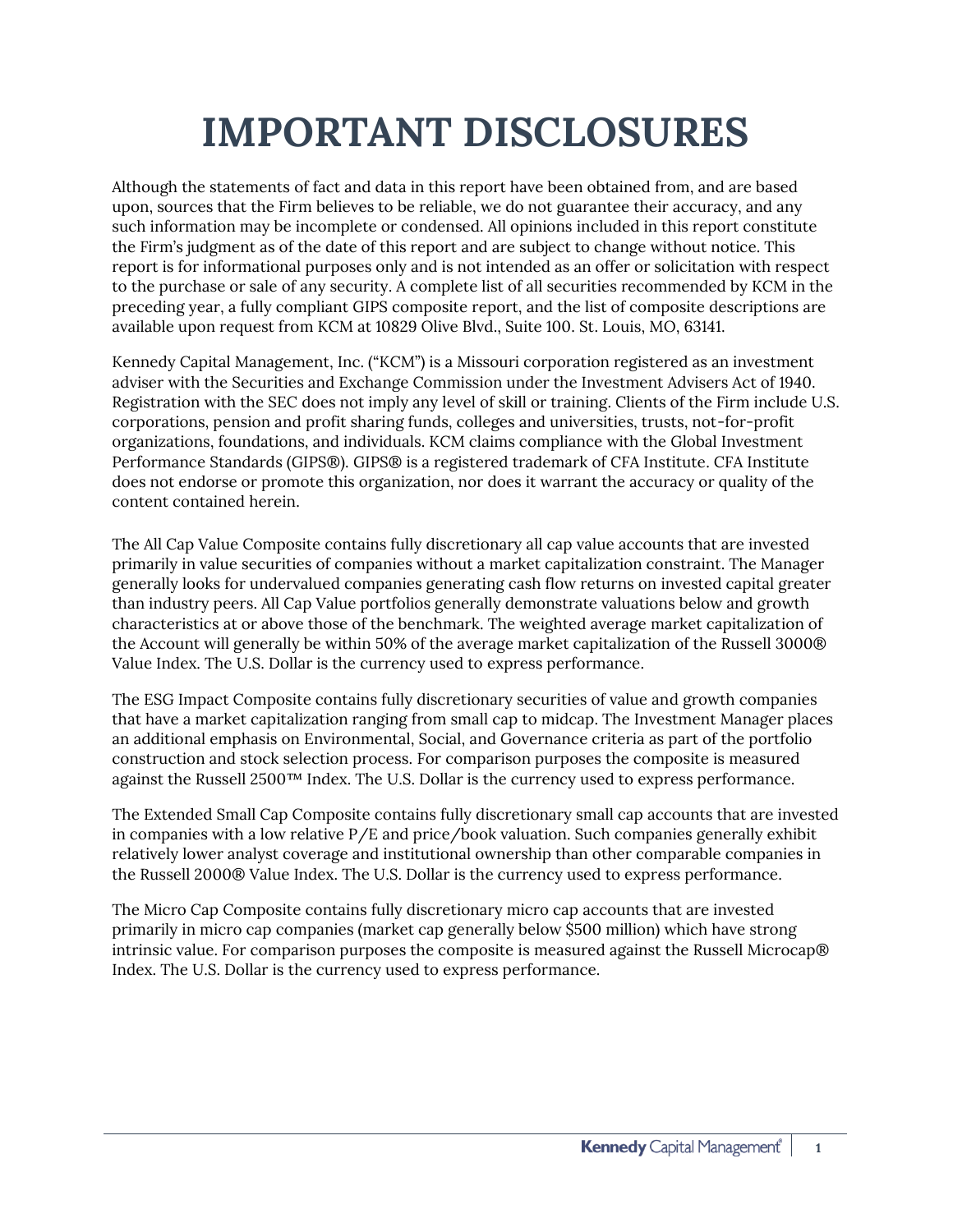The Mid Cap Value Composite contains fully discretionary mid cap value accounts that are invested in US equity securities and ADRs with market capitalizations within 80% of the weighted average market capitalization of the Russell Midcap® Value Index. The portfolio manager focuses on companies with a demonstrated ability to generate above-average returns on invested capital. Within that universe, the manager seeks to identify undervalued companies with opportunities to reinvest cash flows at rates of return in excess of their cost of capital. For comparison purposes the composite is measured against the Russell Midcap® Value Index. The U.S. Dollar is the currency used to express performance.

The Small Cap Core Composite contains fully discretionary small cap core accounts that are invested in a mix of small cap value and small cap growth companies, which Kennedy Capital Management, Inc. believes to have strong intrinsic value and growth rates above the Russell 2000® Index. For comparison purposes the composite is measured against the Russell 2000® Index. The U.S. Dollar is the currency used to express performance.

The Small Cap Growth Composite invests in growth securities of predominately small companies that generally have a market capitalization that is reflective of the Russell 2000® Growth Index. The Manager seeks companies with durable business models able to deploy assets into growing sets of opportunities providing superior rates of return. The U.S. Dollar is the currency used to express performance.

The Small Cap Select Composite contains fully discretionary small cap accounts that are invested in small cap value and small cap growth companies that demonstrate valuation below, return on assets above and return on equity above those of the Russell 2000® Index, while observing tax sensitivity strategies. For comparison purposes the composite is measured against the Russell 2000® Index. The U.S. Dollar is the currency used to express performance.

The Small Cap Select SRI Composite contains fully discretionary small cap accounts that are invested in small cap value and small cap growth companies that demonstrate valuation below, return on assets above and return on equity above those of the Russell 2000® Index, while observing tax sensitivity strategies. For comparison purposes the composite is measured against the Russell 2000® Index. The U.S. Dollar is the currency used to express performance.

The Small Cap Value Composite contains fully discretionary small cap value accounts that are invested in small cap companies that have favorable cash flow values relative to their current market value. The U.S. Dollar is the currency used to express performance.

The SMID Cap Growth Composite invests in growth securities of predominately small and mid cap companies that generally have a market capitalization that is reflective of the Russell 2500™ Growth Index. The Manager seeks companies with durable business models able to deploy assets into growing sets of opportunities providing superior rates of return. For comparison purposes the composite is measured against the Russell 2500™ Growth Index. The U.S. Dollar is the currency used to express performance.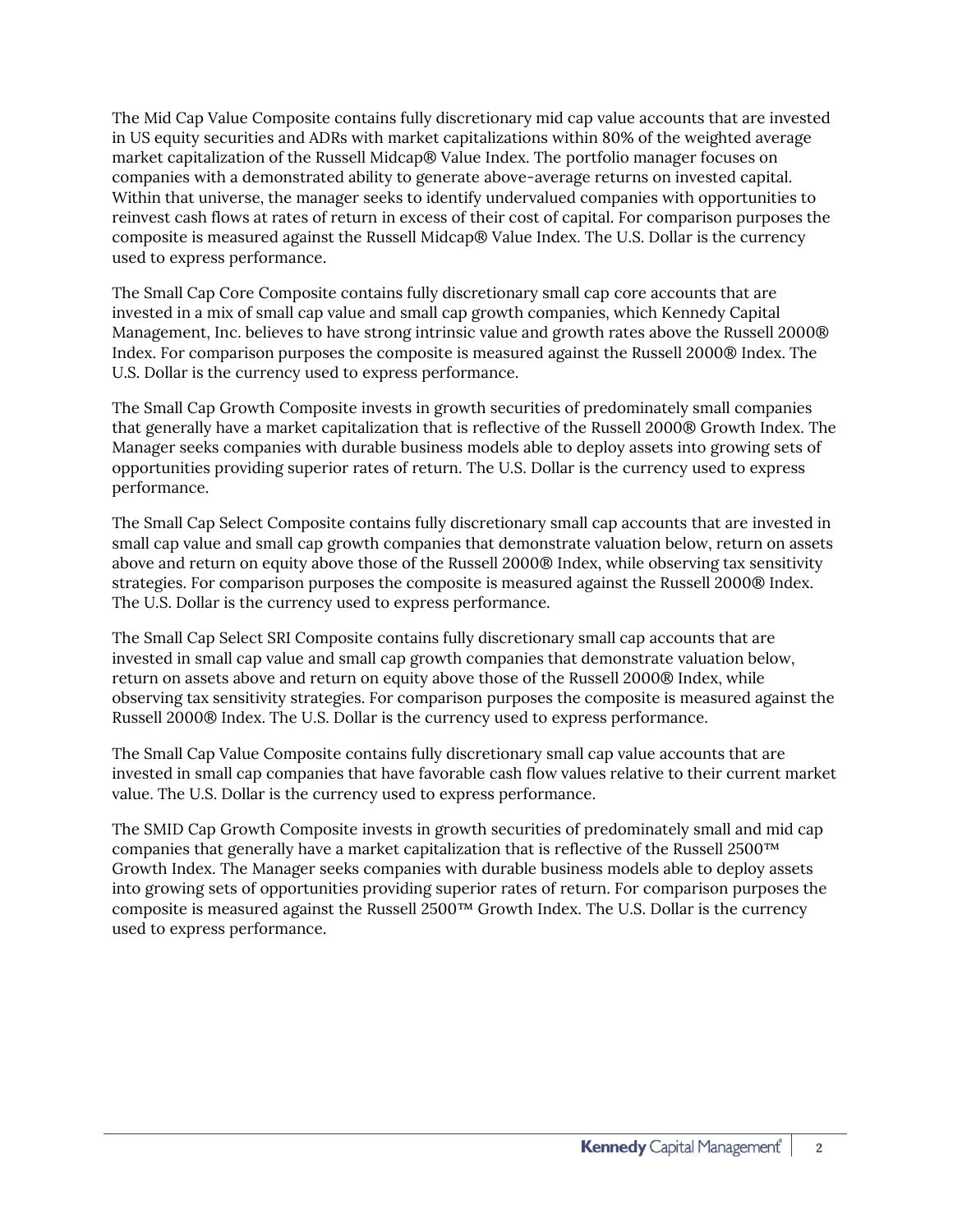The SMID Cap Value Composite will be invested in value securities of predominately small and mid cap companies that generally have a market capitalization that is reflective of the Russell 2500™ Value Index. The Investment Manager generally looks for undervalued companies generating cash flow returns on invested capital greater than industry peers. SMID Cap Value portfolios generally demonstrate valuations below and growth characteristics at or above those of the benchmark. The weighted average market capitalization of the Portfolio will generally be within 50% of the average market capitalization of the Russell 2500™ Value Index. The U.S. Dollar is the currency used to express performance.

Composite specific data provided within this presentation has been calculated from accounts that are discretionary as defined in this paragraph. The assets shown are derived only from discretionary accounts. Non-discretionary accounts, as defined by KCM, are accounts that are not included in the composite due to one or any combination of the following criteria: there were significant cash inflows or outflows within the account; the account's asset level did not meet the minimum requirement to remain in the composite; the account assets are managed by others using our nondiscretionary model. The temporary removal of such an account occurs at the beginning of the month and the account re-enters the composite the month after the criteria has been met.

Performance returns presented Gross of Fees do not reflect the deduction of investment advisory fees and include the reinvestment of all income. A client's return will be reduced by the advisory fees and other expenses incurred by the account as described in Form ADV Part 2A. For example, an annual advisory fee of 1% compounded quarterly over 10 years will reduce a gross 14.44% annual return to a net 13.24% annual return. Form ADV Part 2A is available upon request. The GIPS® are a set of standardized, industry-wide ethical principles that provide investment firms with guidance on calculating and reporting their investment results to prospective clients to ensure fair representation and full disclosure of an investment firm's performance history.

The performance figures reported herein are unaudited, may be based upon information obtained via electronic data sources ("feeds") and may be subject to change. Data feeds from many of KCM clients' selected custodians are obtained through third party, and are used to compare custodial data to KCM's client account records as frequently as daily. Monthly, KCM reviews clients' account holdings along with cash and share quantities against the custodial statements. In some instances, variances may exist between final audited custodial information and the information KCM obtains via such data feeds. All variances are typically reconciled to the applicable account no later than each month-end. Past performance is not indicative of future results.

The information provided should not be considered a recommendation to purchase or sell any particular security. Allocations among industries, sectors and securities may vary and are subject to change without notice. It should not be assumed that any of the securities transactions or holdings discussed were or will be profitable, or that the investment recommendations or decisions we make in the future will be profitable or will equal the investment performance of the securities discussed herein.

Portfolio Sector Weightings are subject to change at any time. Sector weightings are based on the Global Industry Classification Standard ("GICS") classification scheme and are measured as a percentage of the total portfolio in terms of asset value as of the date indicated above. Individual client portfolios may be different based on variations in security purchase price and date, and individual client restrictions. Due to rounding, Sector Weighting's total percentages my not equal 100%.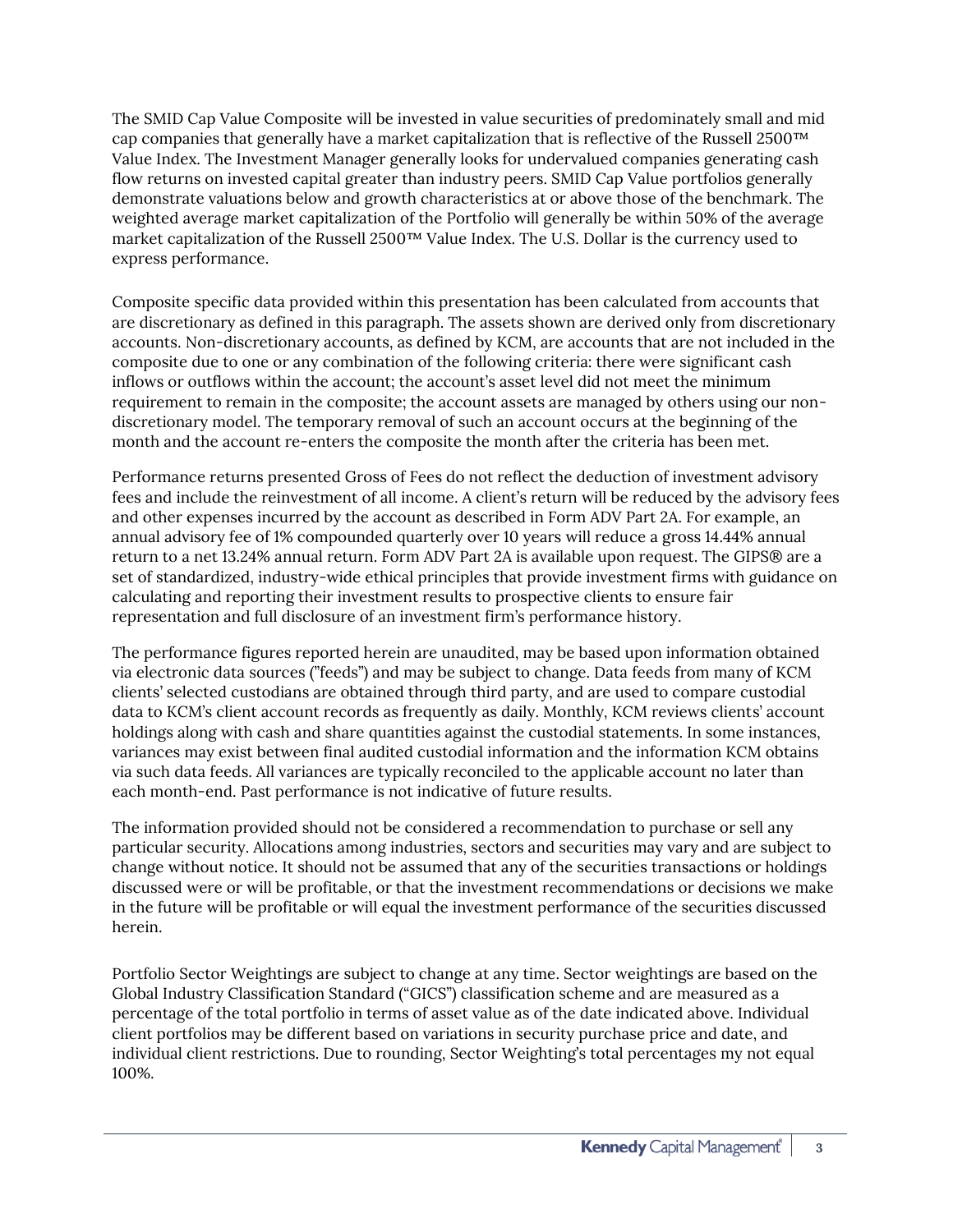The Global Industry Classification Standard ("GICS") was developed by and is the exclusive property and a service mark of Morgan Stanley Capital International Inc. ("MSCI") and Standard & Poor's, a division of The McGraw-Hill Companies, Inc. ("S&P") and is licensed for use by Kennedy Capital Management, Inc. Neither MSCI, S&P, nor any other party involved in making or compiling theGICS or any GICS classifications makes any express or implied warranties or representations with respect to such standard or classification (or the results thereof), and all such parties hereby expressly disclaim all warranties of originality, accuracy, completeness, merchantability and fitness for a particular purpose with respect to any of such standard or classification. Without limiting any of the foregoing, in no event shall MSCI, S&P, any of their affiliates or any third party involved in making or compiling the GICS or any GICS classifications have any liability for any direct, indirect, special, punitive, consequential or any other damages (including lost profits) even if notified of the possibility of such damages.

Source: FactSet Research Systems, Inc. Characteristics are provided as supplemental information. The portfolio characteristics described herein are derived from the composite and are representative of accounts without constraints. To the extent that a KCM client imposes reasonable restrictions (which clients are allowed to do), the portfolio characteristics of that client's account may vary.

Carbon Emissions (Scope1 Wtd Avg, mt) is a weighted average of companies' reported or estimated Scope 1 greenhouse gas emissions measured in metric tons. Scope 1 emissions are those from sources owned or controlled by the company, typically direct combustion of fuel as in a furnace or vehicle. Exposure to Fossil Fuels is a measurement of how much of a company's business model is invested in or tied to fossil fuels. The Governance Score is the ISS Governance QualityScore, which is derived from publicly disclosed data on a company's governance practices and for which a lower score is preferable and a score 10 is considered high risk. Source: MSCI, Inc.

Free Cash Flow Yield is an indicator that compares free cash flow and market cap.

Russell Investment Group is the source and owner of the Russell Index data contained or reflected in this material and all trademarks and copyrights related thereto. The presentation may contain confidential information and unauthorized use, disclosure, copying, dissemination or redistribution is strictly prohibited. This is a presentation of Kennedy Capital Management, Inc. Russell Investment Group is not responsible for the formatting or configuration of this material or for any inaccuracy in Kennedy Capital Management's presentation thereof.

The Russell 3000® Value Index measures the performance of the broad value segment of the U.S. equity universe. It includes those Russell 3000 companies with lower price-to-book ratios and lower forecasted growth values. The Russell 3000® Value Index is constructed to provide a comprehensive, unbias, and stable barometer of the broad value market. The index is completely reconstituted annually to ensure new and growing equities are included and that the represented companies continue to reflect value characteristics.

The Russell 2000® Value Index measures the performance of small-cap value segment of the U.S. equity universe. It includes those Russell 2000 companies with lower price-to-book ratios andlower forecasted growth values. The Russell 2000® Value Index is constructed to provide a comprehensive and unbiased barometer for the small-cap value segment. The Index is completely reconstituted annually to ensure larger stocks do not distort the performance and characteristics of the true small-cap opportunity set and that the represented companies continue to reflect value characteristics.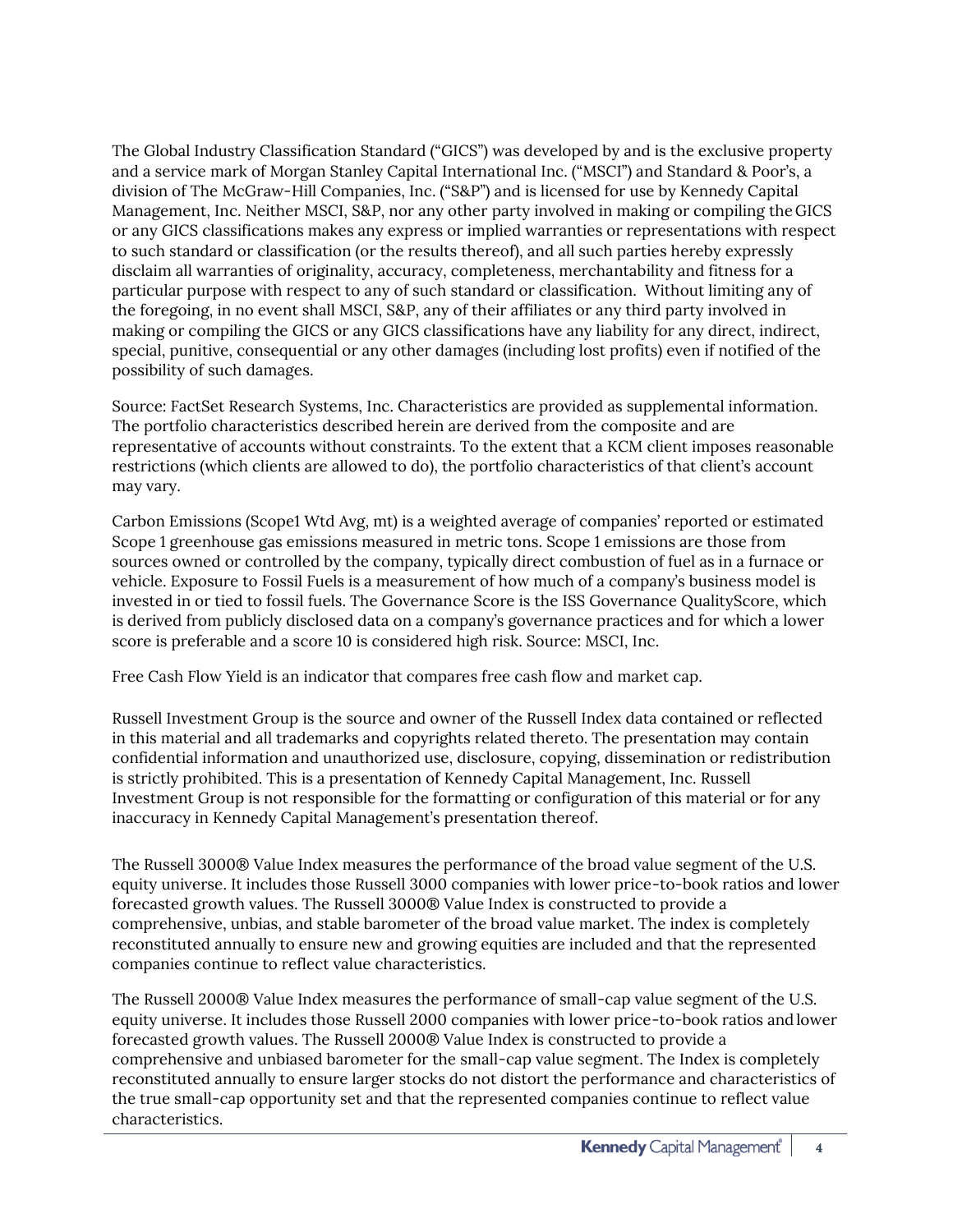The Russell 2000® Index measures the performance of the small-cap segment of the U.S. equity universe. The Russell 2000® Index is a subset of the Russell 3000® Index representing approximately 10% of the total market capitalization of that index. It includes approximately 2,000 of the smallest securities based on a combination of their market cap and current index membership. The Russell 2000® is constructed to provide a comprehensive and unbiased smallcap barometer and is completely reconstituted annually to ensure larger stocks do not distort the performance and characteristics of the true small-cap opportunity set.

The Russell 2000® Growth Index measures the performance of the small-cap growth segment of the U.S. equity universe. It includes those Russell 2000 companies with higher price-to-value ratios and higher forecasted growth values. The Russell 2000® Growth Index is constructed to provide comprehensive and unbiased barometer for the small-cap growth segment. The Index is completely reconstituted annually to ensure larger stocks do not distort the performance and characteristics of the true small-cap opportunity set and that the represented companies continue to reflect growth characteristics.

The Russell 2500™ Index measures the performance of the small to mid-cap segment of the U.S. equity universe, commonly referred to as "smid" cap. The Russell 2500 Index is a subset of the Russell 3000® Index. It includes approximately 2500 of the smallest securities based on a combination of their market cap and current index membership. The Russell 2500 Index is constructed to provide a comprehensive and unbiased barometer for the small to mid-cap segment. The Index is completely reconstituted annually to ensure larger stocks do not distort the performance and characteristics of the true small to mid-cap opportunity set.

The Russell Microcap® Index measures the performance of the microcap segment of the U.S. equity market. It makes up less than 3% of the U.S. equity market. It includes 1000 of the smallest securities in the small-cap Russell 2000® Index based on a combination of their market cap and current index membership and it includes the next 1,000 securities. The Russell Microcap® Index is constructed to provide a comprehensive and unbiased barometer for the microcap segment trading on national exchanges, while excluding lesser-regulated OTC bulletin board securities and pink-sheet stocks due to their failure to meet national exchange listing requirements. The Russell Microcap® Index is completely reconstituted annually to ensure larger stocks do not distort performance and characteristics of the true microcap opportunity sets do not distort performance and characteristics of the true microcap opportunity set.

The Russell Midcap® Value Index measures the performance of the mid-cap value segment of the U.S. equity universe. It includes those Russell Midcap Index companies with lower price-to-book ratios and lower forecasted growth values. The Russell Midcap Value Index is constructed to provide a comprehensive and unbiased barometer of the mid-cap value market. The Index is completely reconstituted annually to ensure larger stocks do not distort the performance and characteristics of the true mid-cap value market.

The Russell 2500™ Growth Index measures the performance of the small to mid-cap growth segment of the U.S. equity universe. It includes those Russell 2500 companies with higher price-tobook ratios and higher forecasted growth values. The Russell 2500TM Growth Index is constructed to provide a comprehensive and unbiased barometer of the small to mid-cap growth market. The Index is completely reconstituted annually to ensure larger stocks do not distort the performance and characteristics of the true small to mid-cap opportunity set and that the represented companies continue to reflect growth characteristics.